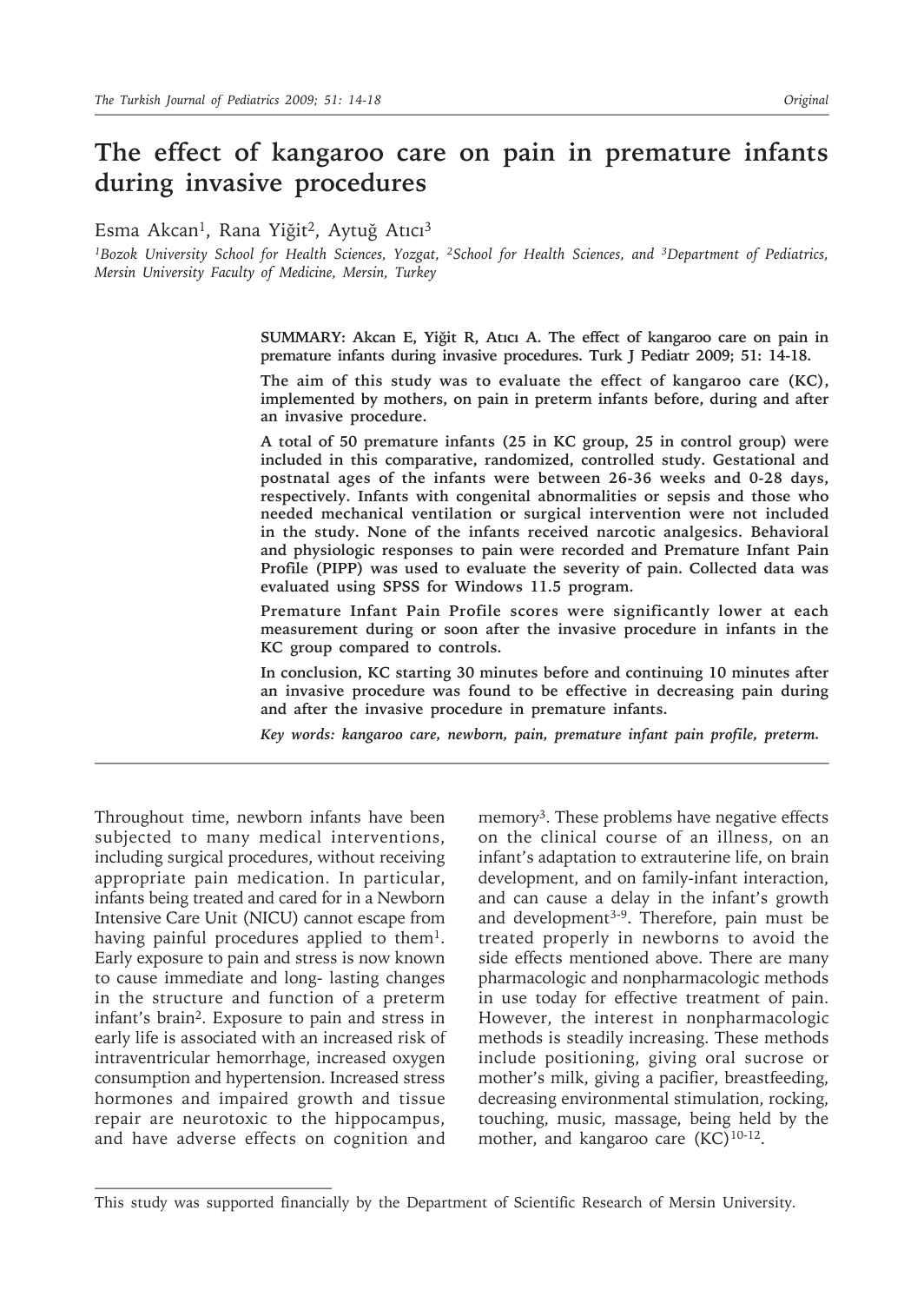Stimulating visual, auditory, touch and taste senses is used to activate the gate control mechanism to prevent nociceptive transmission<sup>10</sup>. These procedures play a key role in the pain management of newborns<sup>13</sup>. Various studies have been conducted about the use of these methods alone or together<sup>14-20</sup>. In professional nursing care, it is necessary to decrease the infant's pain as well as the mother's stress.

In this context, by providing a feeling of security for the infant and mother with their interaction can be an effective method of pain management. In a previous study, 80% of mothers stated that they wanted to be with their child during painful procedures $21$ . When these reasons are taken into consideration, KC may be considered an effective pain- and stress-relieving method. Only a few studies have evaluated the effect of KC on pain in newborn infants3,22-24. In these studies, the effect of KC on pain response was evaluated in infants with gestational age over 30 weeks. The effect of KC on pain among infants with a gestational age of ≤29 weeks is not well established. In the present study, we aimed to evaluate the effect of KC, implemented by mothers, on pain in premature infants before, during and after an invasive procedure.

# **Material and Methods**

A total of 150 infants who met the research criteria and were admitted for treatment and care to the NICU at Mersin University Research and Training Hospital between February and December 2006 were included in this comparative, randomized, controlled study. Gestational and postnatal ages of the infants were between 26-36 weeks and 0-28 days, respectively. Infants with congenital abnormalities or sepsis and those who needed mechanical ventilation or surgical intervention were not included in the study. None of the infants received narcotic analgesics. A total of 100 infants dropped out of the study (91 discharged within 5 days of admission, mothers of 6 infants could not come to the unit regularly, and 3 mothers did not agree to implement KC). As a result, 50 infants comprised the sample, with 25 allocated to the KC group and the other 25 to the control group. The infants were chosen for the groups using a random method by drawing out of a thick, non-transparent envelope.

Premature Infant Pain Profile (PIPP) developed by Stevens et al.25 was used to evaluate the severity of pain. A pilot test of the data collection tools was conducted with three KC and three control infants who were not included in the research sample. During the pilot test, the clarity of the items on the questionnaire was evaluated and they were then used without change in the study.

Procedure: The local ethics committee at Mersin University Research and Training Hospital approved the study. The infants in the KC group were given KC by their mothers for a 45-minute, uninterrupted period of time every day for five days. It was suggested that the mothers should take a bath before coming to the NICU every day. Before KC, the mothers washed their hands appropriately. During KC, the infants only wore a diaper and cap. The mothers put on a gown leaving the chest area open and the infant was placed between the mother's breasts with head upright to provide the greatest surface area for skin contact $26$ . To prevent heat loss, infants were covered with a blanket. The infants in the control group received standard NICU care but not KC.

On the fifth day of the procedure, a vein or heel blood sample was taken from the infants in both groups for routine laboratory investigation. The blood samples were taken at the 30th minute of KC from the infants in KC group and from the infants in control group when they were quiet in their incubator or crib. The infants in the KC group were kept in their KC position for 10 minutes after the blood sample was taken.

Infants' behavioral responses to pain was recorded using a video camera (model: DCR-HC17E, Sony) and physiologic variables, such as heart rate and oxygen saturation, were monitored and recorded (Petaş-KMA-800) for one minute before the invasive procedure, three minutes during the procedure and the first two minutes after the procedure. The video recordings and monitor records of the infants in both groups were analyzed by three experts (neonatology nurse, neonatologist and anesthesiologist) who were totally blind to the study.

The mean of the scores given by the three experts were calculated by the researchers. Data were evaluated using the computer program SPSS 11.5. Appropriate descriptive statistics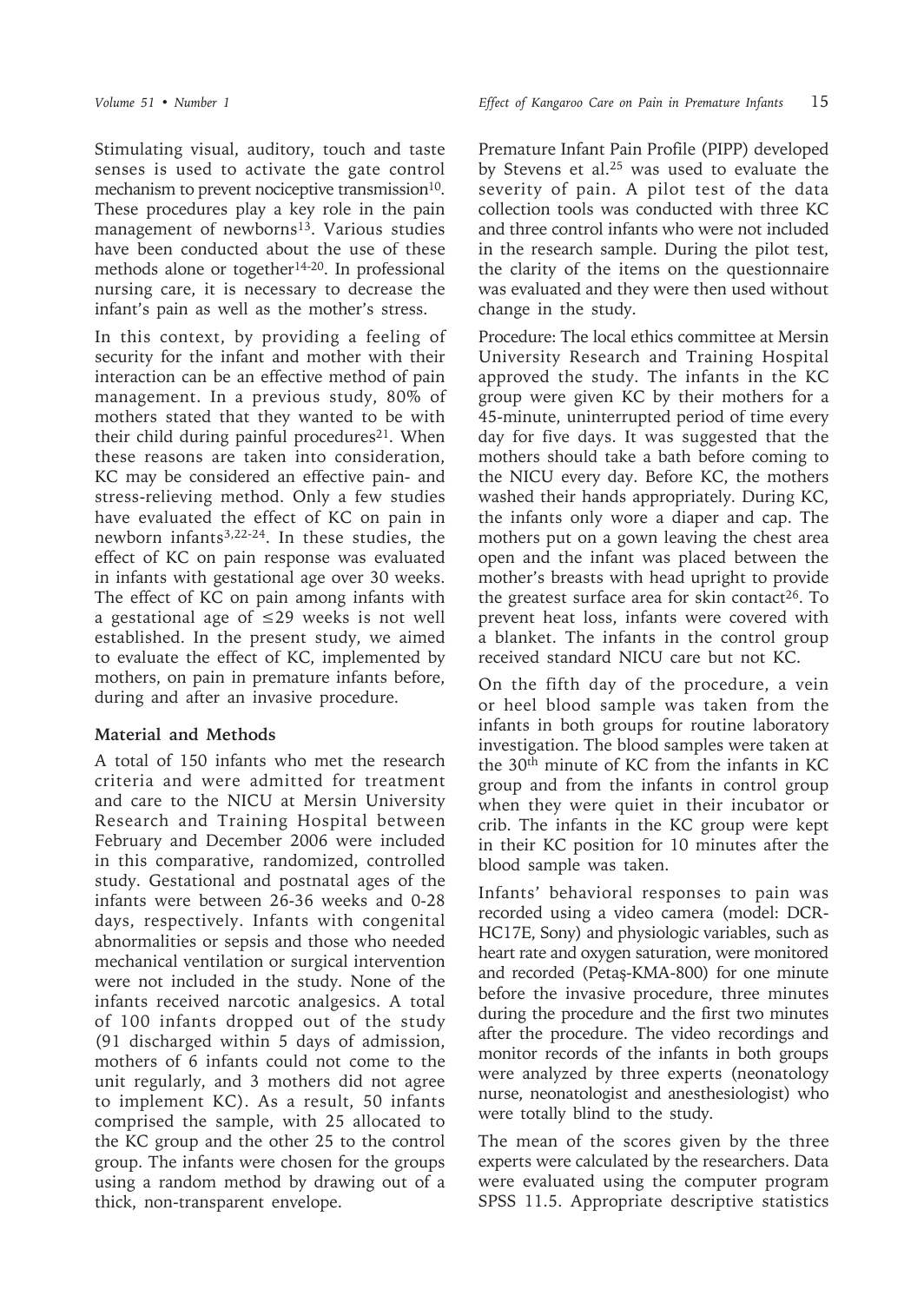were used; chi-square was used for independent variables and Mann-Whitney U, Kruskal Wallis and Pearson correlation tests were used for non-parametric data. In the comparisons, a 95% confidence interval and a statistical level of significance of 0.05 were used.

### **Results**

In the KC and control groups, 54% of the infants were male and 46% were female. Of the total group, 12% had gestational age between 26-29 weeks: 26% 30-32 weeks: and 26% 33-35 weeks. Characteristics of the babies and hospital stay were similar in both groups (Table I).

As shown in Figure 1, the PIPP score for the KC and the control group infants was 4.0  $(p=0.928)$  before the painful procedure. PIPP scores at the 1<sup>st</sup>, 2<sup>nd</sup> and 3<sup>rd</sup> minutes of the painful procedure were 7.0, 4 and 4 in infants in the KC group and 15.0, 15.5 and 15.0 in infants in the control group, respectively. PIPP scores were significantly lower at each measurement in infants in the KC group  $(p<0.001, p=0.001,$  $p=0.047$ , respectively). PIPP scores at the 1<sup>st</sup> and 2<sup>nd</sup> minute after the painful procedure were 4 and 4 in infants in KC and 12.5 and 7 in infants in the control group, respectively. PIPP scores soon after the invasive procedure were significantly lower in infants in the KC group compared to the control group  $(p<0.001$ ,  $p=0.023$ , respectively) (Fig. 1).

Method of delivery, gender, gestational age, birth weight, receipt of oxygen support prior to the procedure, or PIPP scores before or after the invasive procedure were similar  $(p>0.05)$ in both groups.

Obtaining a heel blood sample from infants took  $1.1 \pm 0.9$  minutes, and obtaining a blood sample from a vein took  $2.5 \pm 0.5$  minutes. Obtaining the blood sample from the heel or from a vein did not affect the infants' PIPP scores during or after the invasive procedures  $(p=0.919, p=0.437, respectively).$ 

Table I. Characteristics of the Babies and Hospital Stay

|                         | $KC$ group $(n: 25)$ | Control group $(n: 25)$ | Total $(n: 50)$    | р     |
|-------------------------|----------------------|-------------------------|--------------------|-------|
| Variations              | $Mean \pm SD$        | $Mean \pm SD$           | $Mean \pm SD$      |       |
| Birth weight (g)        | $1576.6 \pm 491.2$   | $1761.5 \pm 560.5$      | $1669.0 \pm 529.9$ | 0.133 |
| Gestational age (weeks) | $31.3 \pm 1.9$       | $31.9 \pm 1.2$          | $31.6 \pm 2.0$     | 0.220 |
| Apgar score (1 min)     | $6.8 \pm 1.7$        | $6.8 \pm 1.6$           | $6.8 \pm 1.6$      | 0.905 |
| Apgar score (5 min)     | $8.8 \pm 1.1$        | $8.2 \pm 1.1$           | $8.5 \pm 1.1$      | 0.124 |
| Hospital stay (day)     | $21.4 \pm 13.4$      | $16.1 \pm 13.4$         | $18.8 \pm 13.5$    | 0.107 |
| Postnatal age (day)     | $4.9 + 4.3$          | $4.6 \pm 4.5$           | $4.7 \pm 4.4$      | 0.970 |

KC: Kangaroo care. SD: Standard deviation.



Fig. 1. Distribution of PIPP scores according to time in kangaroo care and control group infants. BPP: Before painful procedure (p>0.05). PP<sub>1</sub>: 1<sup>st</sup> minute of the painful procedure ( $p$ <0.001). PP\_2: 2<sup>nd</sup> minute of the painful procedure  $(p<0.001)$ .  $PP_3$ : 3<sup>rd</sup> minute of the painful procedure (p<0.05). APP\_1: 1<sup>st</sup> minute after the painful procedure (p<0.001).<br>APP\_2: 2<sup>nd</sup> minute after the painful procedure (p<0.05).

PIPP: Premature Infant Pain Profile.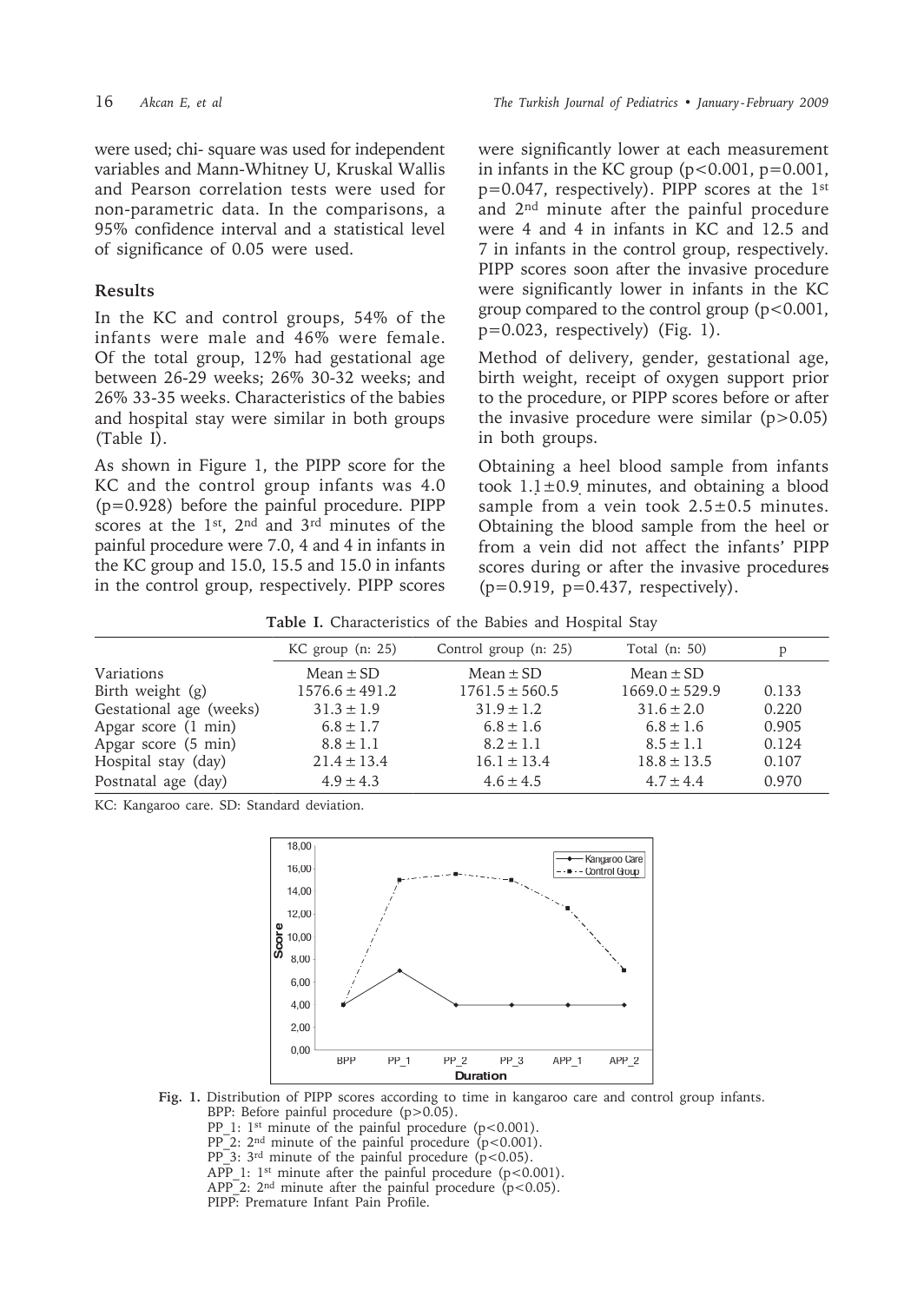### **Discussion**

This study showed that starting KC 30 minutes before and continuing it 10 minutes after an invasive procedure was effective in decreasing pain during and after the invasive procedure in premature infants.

For effective pain management in newborn infants, the presence of pain and its severity need to be reliably determined. In this context, it is important that pain assessment instruments be easy to use, multidimensional, and include behavioral and physiologic variables. The clearest sign of pain in newborns is crying. Crying has been accepted as a practical way to evaluate the severity and duration of pain27,28. However, in premature infants, it is thought that crying may not completely reflect the pain response3,27. PIPP is a commonly used and accepted method of evaluating procedural pain response in premature infants. PIPP includes both physiologic and behavioral variables in the pain response. It has been used in many studies for the evaluation of procedural pain in premature infants29-32.

Premature Infant Pain Profile score between 0-6 points reflects mild, 7-12 moderate and 13-21 severe pain25. In this context, infants in the control group, who did not receive KC, had severe pain during the painful procedure and moderate pain after the procedure. Infants who received KC had moderate pain at the 1st minute of the painful procedure, and mild pain at the  $2<sup>nd</sup>$  and  $3<sup>rd</sup>$  minutes of the procedure. Pain was evaluated to be mild after the procedure in infants who received KC (Fig. 1). In a study by Gray et al.<sup>24</sup>, pain response of newborn infants during an invasive procedure (heel blood sampling) who had been given KC for 10-15 minutes before the invasive procedure was compared to newborn infants who were swaddled, and KC was found to significantly decrease the severity of pain compared to swaddling. In a study by Johnston et al.<sup>23</sup>, infants given KC during a heel blood sampling procedure were found to have significantly lower PIPP scores during the procedure than the control group. In a study by Ludington-Hoe et al.3, the effect of KC before and during heel blood sampling procedure on decreasing pain was examined and it was determined that infants in the KC group cried less than the infants in the control group. In a study by Castral et al.<sup>22</sup>, infants given KC during the heel blood sampling

*Volume 51 • Number 1 Effect of Kangaroo Care on Pain in Premature Infants* 17

procedure had less behavioral pain response during the painful procedure than infants whose blood was taken while they were in their cribs. The physiological variables increased in both groups, but the increase was less in infants in the KC group in that study. In a study by Efe and Ozer33, the effect of breastfeeding on pain during vaccination was examined and it was determined that duration of crying was less in breastfed infants compared to the infants who were not breastfed during the invasive procedure. The results of our study have shown that KC is a practical, easy and effective method for pain relief even in preterm infants.

There are many other methods used to stimulate various senses to decrease pain in newborn infants10-12. However, when newborns are in a painful and stressful situation, they need not only sensorial stimulation, but also to be with their mothers<sup>34</sup>. Therefore, KC may be the most effective method for decreasing pain and stress and for providing the maximum level of mother-infant interaction.

In conclusion, KC given before and during an invasive procedure has a positive effect on decreasing pain during and after the painful procedure in premature infants. It is recommended to encourage mothers to give KC to their preterm newborn infants before, during and after invasive procedures. Further studies should be planned to compare the effect of KC according to gestational age groups.

# **Acknowledgement**

This research was supported financially by the Department of Scientific Research of Mersin University, Mersin, Turkey.

We thank the neonates, parents, and nursing and medical staff of the NICU at Mersin University Research and Training Hospital for their participation in this study, anesthesiologist Associate Professor Şebnem Atıcı MD, neonatologist Assistant Professor Ali Haydar Turhan MD, neonatology head nurse Deniz Özdemir for pain assessment, and Bahar Taşdelen for statistical assessment.

#### **REFERENCES**

- 1. Koroglu OA. When the again effect of hindmilk on simple procedural pain of newborns (Thesis). Thesis of expertise in Medical, Marmara University Medical School, Istanbul, 2005 (in Turkish).
- 2. Fitzgerald F, Beggs S. The neurobiology of pain: developmental aspects. Neuroscientist 2001; 7: 246-257.